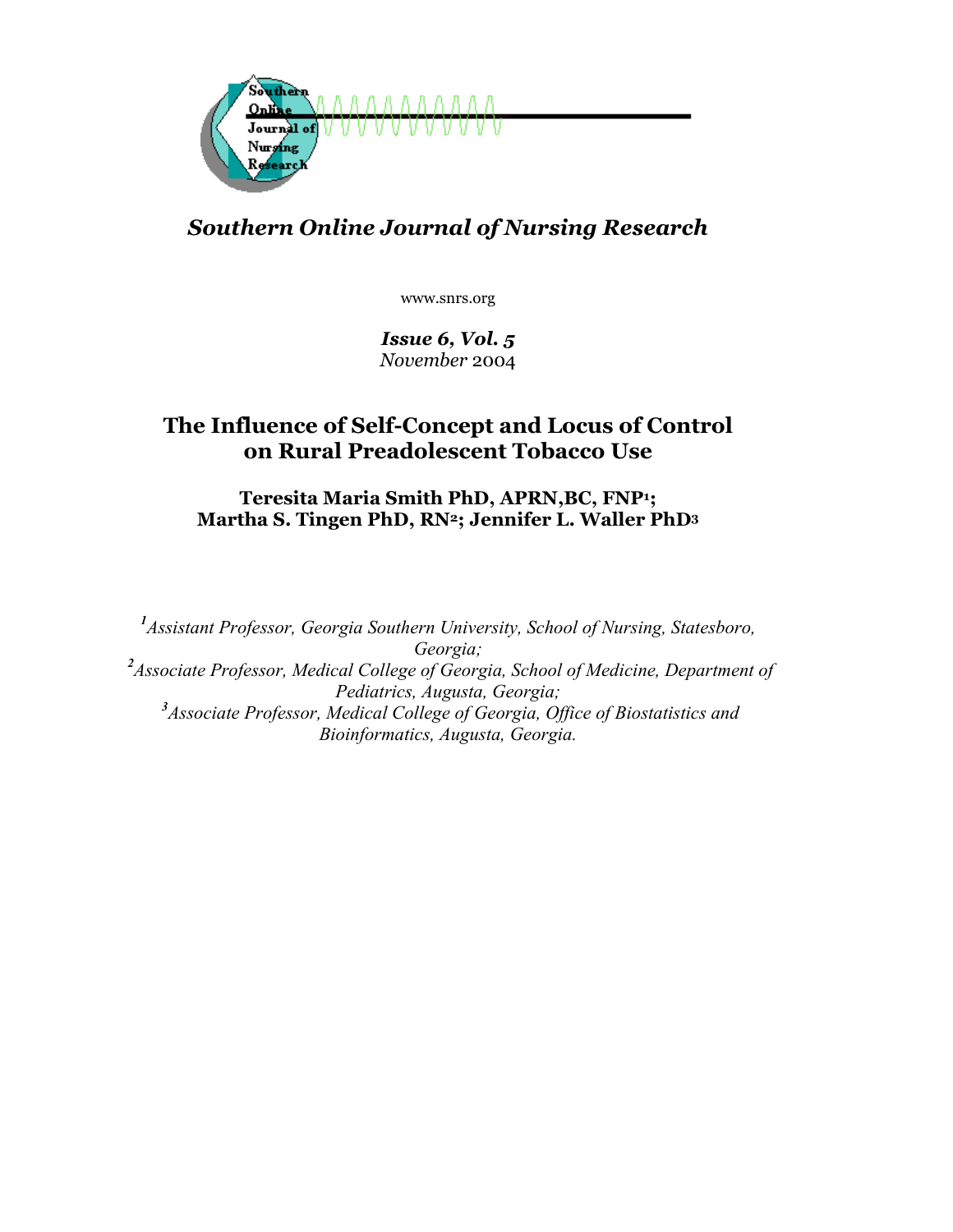#### **Abstract**

*Purpose:* To examine the influence of self-concept (home, school, peer) and locus of control (internal, external) on rural preadolescent tobacco use (use, never use). *Methods*: A cross-sectional design with a sample of fourth and fifth grade students ( $N = 666$ ), ages 8 through 12, and enrolled in five rural public schools in Georgia. Four brief scales were utilized: Student Information Data Form, Hare Self-Esteem Scale, Nowicki-Strickland Children's Locus of Control Scale, and Tobacco Use Self-Report. Data were analyzed using descriptive statistics, chisquare*, t*-test, and logistic regression.

*Results:* Preadolescent tobacco users totaled 9.2% of the sample, which was greater than the rural norm of 4.2% to 5%. Those who used tobacco were more likely to be boys (OR = 2.9;  $95\%$  CI = 1.65, 5.09; *p* = .0002), have lower home self-concept score (OR = 0.93; 95% CI = 0.88, 0.99; *p* = .03), and have lower school self-concept score (OR =  $0.93$ ;  $95\%$  CI =  $0.88$ ,  $0.98$ ;  $p = .009$ ) than those who never used tobacco.

*Conclusion:* We found that being male was the most important factor associated with experimental smoking and that self-concept was also associated. Further studies are recommended to identify other contributing factors of tobacco use among rural preadolescents.

## *Keywords: Self-Concept, Locus of Control, Tobacco Use, Preadolescents, Rural*

#### **Introduction**

Tobacco use is the single leading preventable cause of premature death and disability in the United States, accounting for over 440,000 deaths each year among adults, or an estimated one in every five deaths.**<sup>1</sup>** Approximately 3 million adolescents

in the United States use tobacco.**<sup>2</sup>** Each day in America, approximately 4,400 teens and preteens try their first cigarette and an additional 2,000 children become regular smokers.**<sup>3</sup>** The younger the individual begins to use tobacco, the more likely that the individual will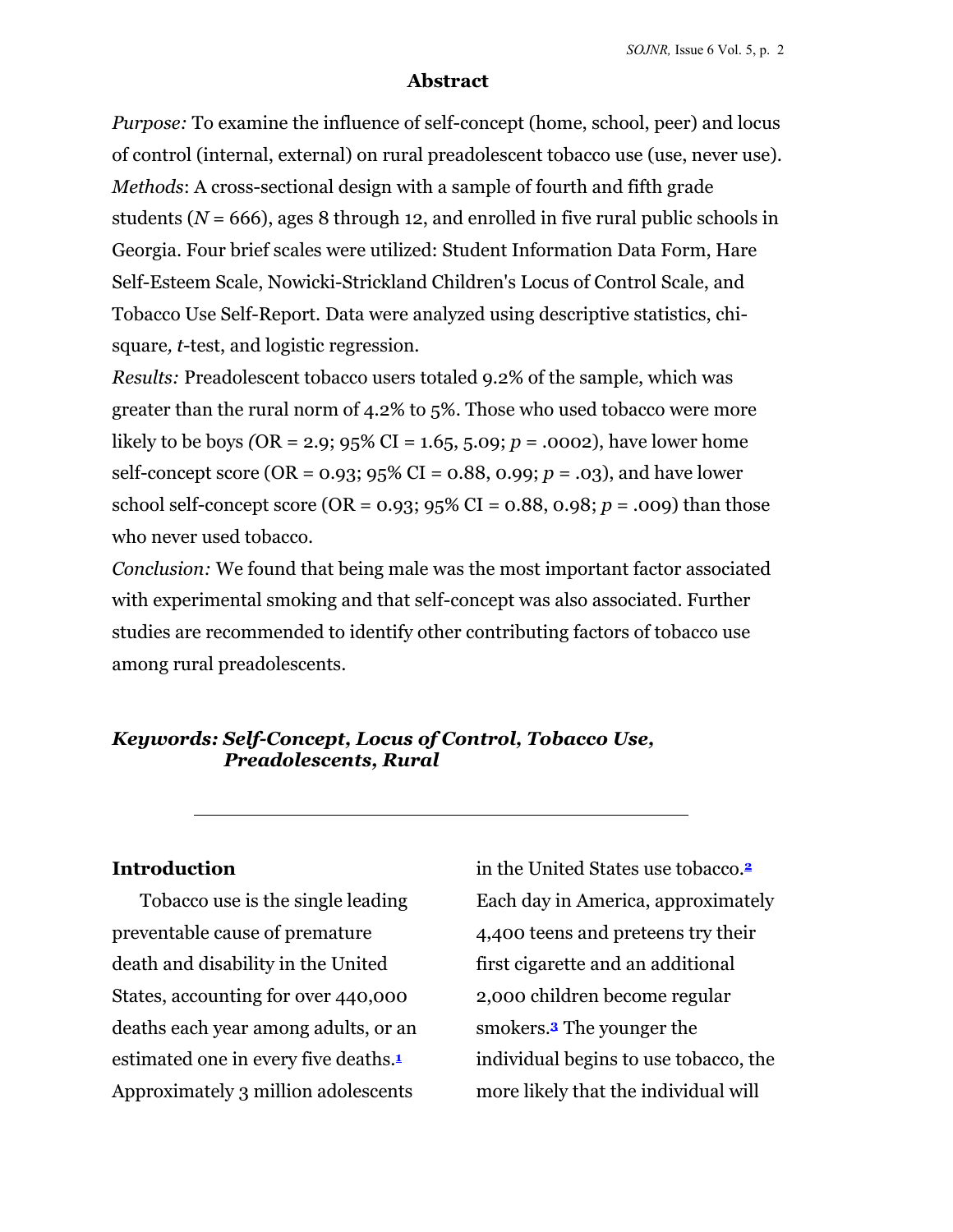smoke as an adult.**4** Earlier onset is also associated with heavier use; those who begin to use tobacco as young adolescents are likely to be the heaviest users of tobacco as adults. Commonly considered as a "gateway drug," use of tobacco is also associated with other forms of substance abuse, such as alcohol and marijuana use.**4** Tobacco use is also a predictor of risky behavior in adolescents, as well as of violent events, such as car accidents and homicides.**5,6** 

*Healthy People 2010* has targeted tobacco use as one of the 10 leading health indicators for adolescents and adults in the United States.**7** One of the objectives included in *Healthy People 2010* is to reduce cigarette smoking by adolescents from 35% to 16% in 2010. Another objective of *Healthy People 2010* is to increase by at least one year the age of first use of tobacco by adolescents.**<sup>7</sup>**

The prevalence of tobacco use continues to be of national concern.**2,8,9** Approximately 88% of adults who have tried a cigarette have done so by the age of 18 years. In addition, 71% of daily smokers become smokers before reaching age 18. The average age when smokers

first tried a cigarette was 14.5 years, and the average age at which they became daily smokers was 17.7 years.**<sup>4</sup>**

#### **Literature Review**

One out of three U.S. adolescents uses tobacco by age 18. **<sup>4</sup>** The prevalence of tobacco use among middle school (grades 6 through 8) and high school students from the Youth Tobacco Surveys (YTS) gives some insight into the severity of the problem of tobacco use among youths of all ages.**2,3** Current nationwide surveys on the prevalence of tobacco use among elementary school age students in grades five and under have not been conducted, although the Centers for Disease Control and Prevention (CDC) indicated that over 8% of middle school students began tobacco use before the age of 11 years.**2** A study of children in grades kindergarten through sixth found that the average percentage of tobacco use among grades kindergarten through fifth was 4.7%, but increased to 17.4% in the sixth grade.**10** According to the U. S. Surgeon General, if adolescents can be kept tobacco-free, most will be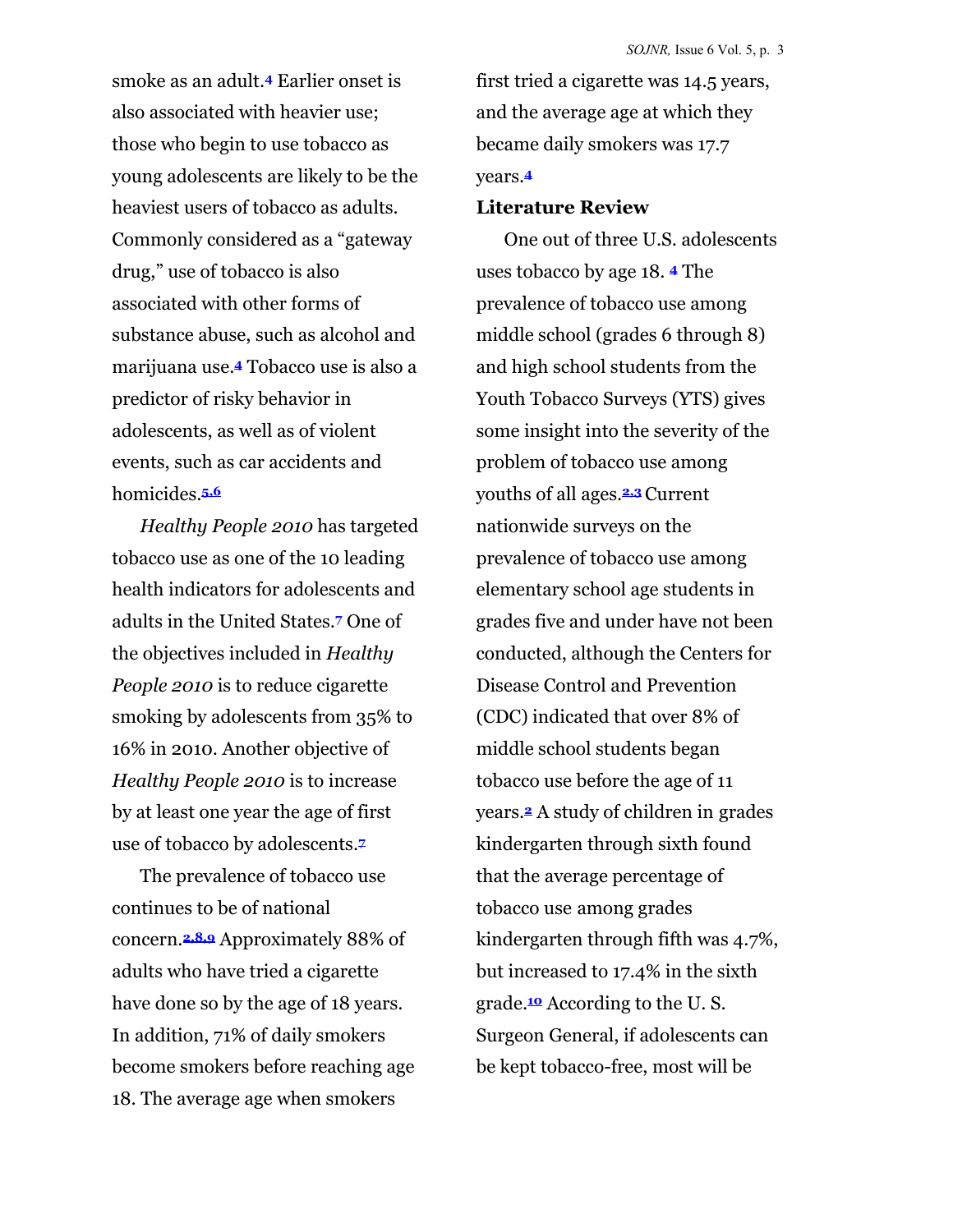less likely to start using tobacco as adults.**<sup>4</sup>**

The Georgia Youth Tobacco Survey reported that among middle school students, the prevalence of ever using tobacco and current tobacco use were 49% and 14%, respectively, in 1999. **<sup>11</sup>** The prevalence of ever using tobacco was 51% among male students and 47% among female students, and was higher for students in grade eight (59%) than for students in grade six (36%).**<sup>11</sup>**

Studies indicate that children are initiating tobacco use at a younger age. In predicting adolescent smoking in a prospective study of personality variables, Burt et al.**<sup>12</sup>** found that smoking initiation began among children as young as fifth grade. In the study of the roles of gender, race, socioeconomics, and developmental status among children, Harrell et al.**13** found that smoking initiation was common among children in grades three and four. Sarvela et al.**10** found that smoking initiation occurred among children as young as kindergarteners in a study of first use of cigarettes among rural and small town elementary school children.

Tobacco use has many negative consequences for young people. Most adolescent smokers are addicted to nicotine, and are unable to quit smoking.**4** Adolescents are more likely to use tobacco if they have lower levels of school achievement, lower self-images, fewer skills to resist pervasive influences to use tobacco, and friends who use tobacco. Cigarette advertising appears to increase young people's risk of smoking by affecting their perceptions of the pervasiveness, image, and function of smoking. Reducing adolescent use of tobacco and its negative effects successfully require community-wide efforts that include tobacco tax increases, enforcement of minors' access laws, youth-oriented mass media campaigns, and school-based tobacco use prevention programs.**<sup>4</sup>**

Understanding potential factors that may influence preadolescents to initiate and continue tobacco use may be useful in the development of tobacco prevention and smoking cessation intervention programs. Two potential factors that may influence tobacco use among preadolescents are self-concept and locus of control.**2,4,14** Self-concept of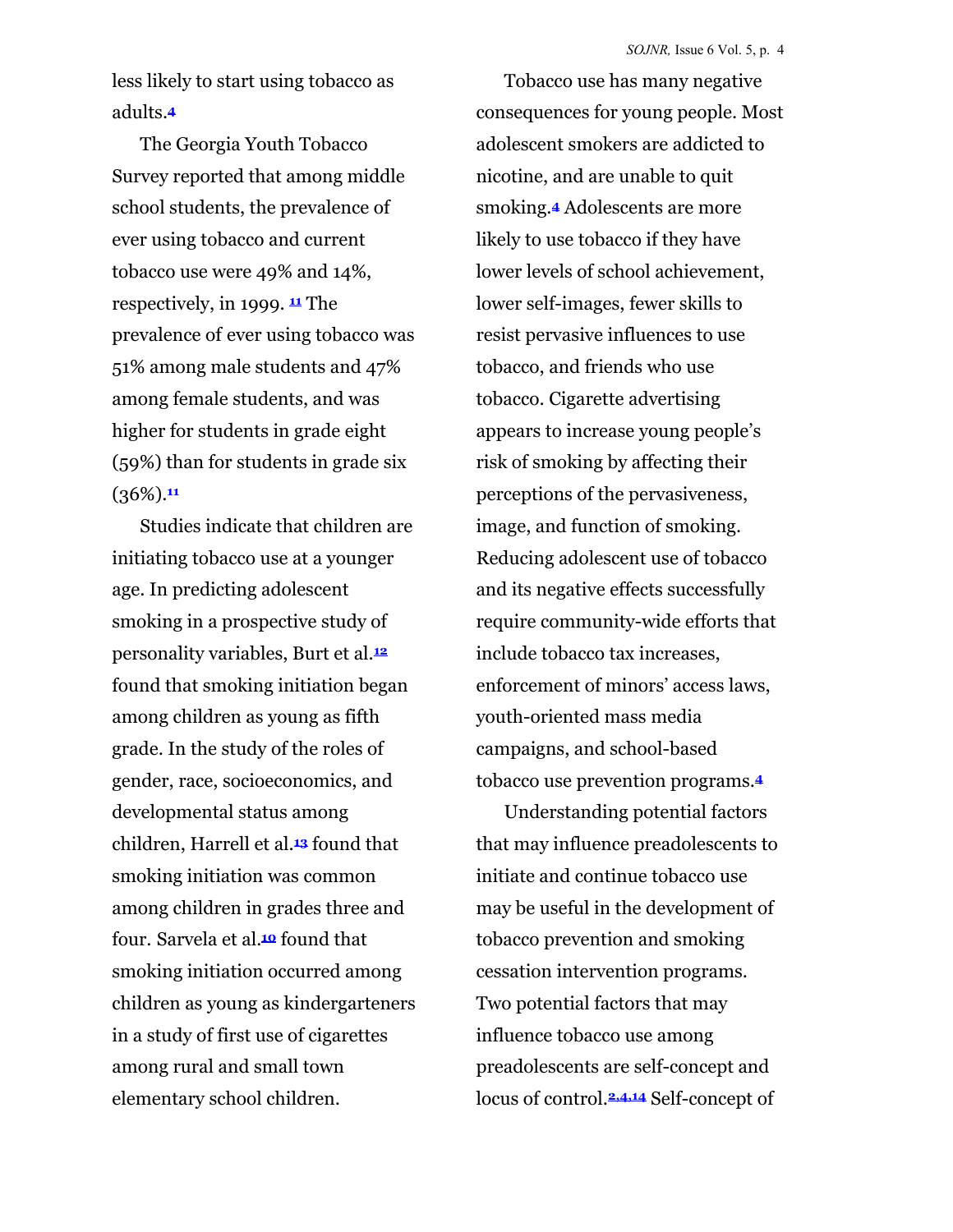preadolescents is greatly impacted by factors in the home (parental approval), among their peers (peer acceptance), and in the school (scholastic achievement).**15-18** Health behaviors of children are directly related to social-psychological factors of family relationships, school interactions, and self-image. Data support the position that the child's sense of control is critical to the child's evaluation of the self.**18** As children enter preadolescent years, they learn emotional independence from parents and other adults. Selfcontrol over life events increases, including control over those events that affect personal health. Thus, the variables of self-concept and locus of control are essential factors in which to evaluate the health behaviors of preadolescents with regard to tobacco use.

Most of the youth tobacco surveys conducted nationwide recruited participants from school systems and health care facilities in urban settings for the purpose of capturing relatively large sample sizes.**2** Few studies have investigated tobacco use among preadolescents, however, more extensive research is needed to examine factors that affect tobacco

preadolescents.**10,13,19,20**

use among rural

Three theoretical frameworks guided this study: self-concept development theory,**16-18,21-29** social learning theory,**30** and locus of control theory (Figure 1).**31** Selfconcept is broadly defined as a person's perception of oneself, and is multifaceted and influenced by scholastic competence, social acceptance, family approval, athletic competence, and physical appearance.**31,32** In social learning theory, personality represents an interaction of the individual with his or her environment and is influenced by behavior potential, expectancy, and reinforcement value.**<sup>30</sup>** Locus of control, as a reinforcement, is categorized into two components: "internal" control and "external" control.**31** Internal locus of control refers to the perception of the event (as a reward or reinforcement) as being dependent upon the individual's own behavior and control, whereas, external locus of control refers to the perception of the event (as a reward or reinforcement) as being independent of the individual's own behavior and may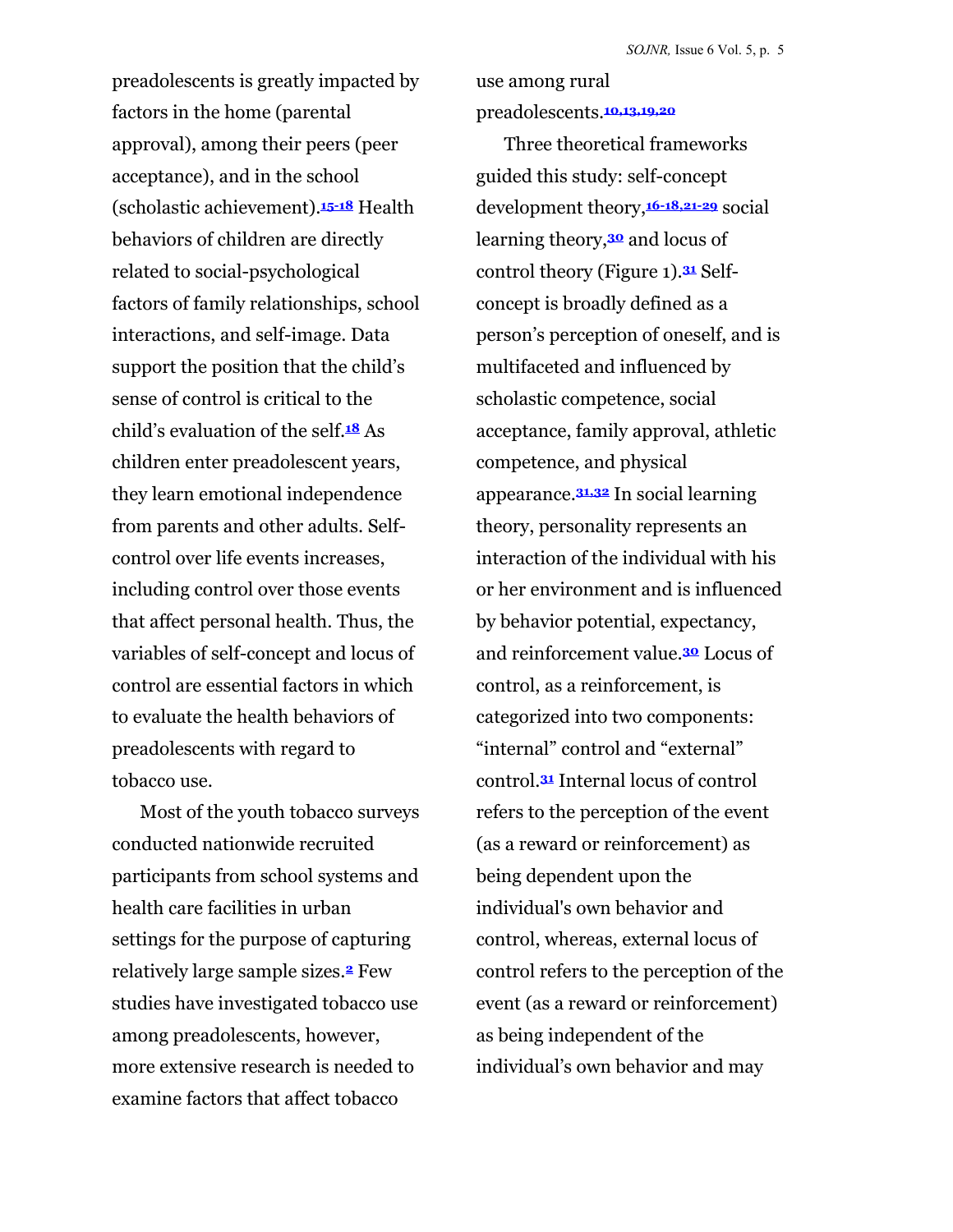

## **Figure 1 Theoretical Framework Guiding this Study**

*Purpose and Research Questions.* The purpose of this study was to identify and measure potential factors that may influence rural preadolescent tobacco use. The following research questions were used to guide this study and were outlined in Figure 1:

1. What is the self-concept of the preadolescent sample?

- 2. What is the locus of control of the preadolescent sample?
- 3. What is the tobacco use of the preadolescent sample?
- 4. What is the relationship between the preadolescents' demographic characteristics and tobacco use?
- 5. What is the relationship between the preadolescents' self-concept and tobacco use?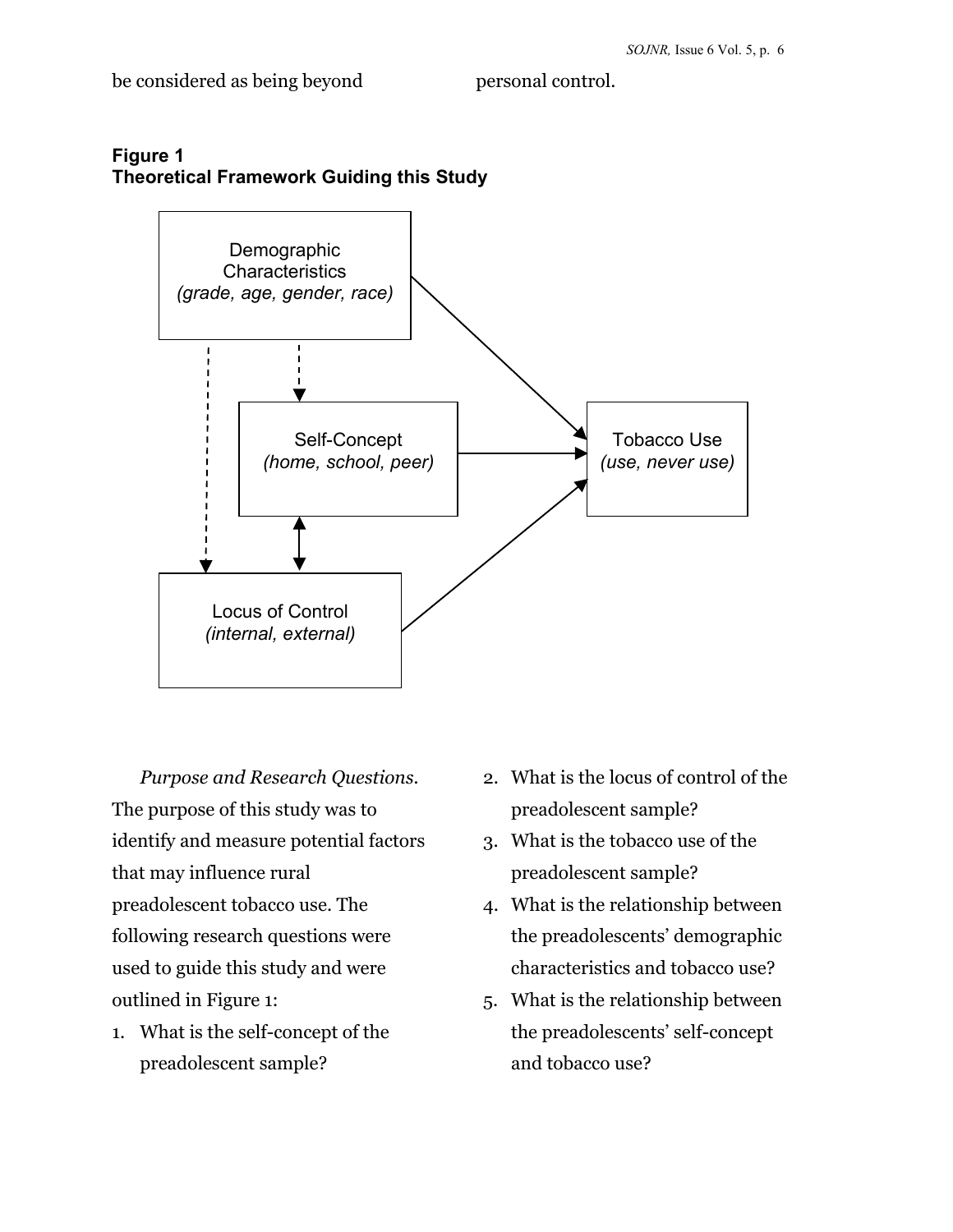- 6. What is the relationship between the preadolescents' locus of control and tobacco use?
- 7. Does the effect of self-concept and locus of control on tobacco use differ by demographic characteristics (grade, age, gender and race) among rural preadolescents?
- 8. What is the relationship between both the preadolescents' demographic characteristics and self-concept on their tobacco use?
- 9. What is the relationship between both the preadolescents' demographic characteristics and locus of control on their tobacco use?
- 10. What is the relationship between both the preadolescents' selfconcept and locus of control on their tobacco use?

#### **Methods**

A cross-sectional design was employed to explore potential factors in rural preadolescents, specifically students in grades four and five, that may be associated with tobacco use. Concepts measured were self-concept, locus of control, and tobacco use. Tobacco use was operationally defined as cigarette smoking. The purpose of this article is to report the

findings of tobacco use among rural preadolescents related to their selfconcept scores and locus of control scores. Independent variables included demographic characteristics of grade, age, gender, and race; selfconcept as it related to home, peer, and school environments; and locus of control as being internal or external. The dependent variable was tobacco use as being use or never use.

*Sample.* Participants were preadolescents from five schools in three counties located in Georgia. Inclusion criteria were identified as children who were: (a) enrolled in grades four and five in public school systems in rural counties with population of less than 25,000, (b) within the age range of 8 to 12 years, and (c) able to read and write in English. Sample analysis estimated the sample size to be  $N = 553$ .

*Instruments.* Four research instruments were incorporated into one questionnaire entitled "Survey on How You Feel About Yourself" that required an average of 25 minutes to complete. The 54-item survey was formatted as follows: the Student Information Data Form (grade, age, gender, and race); the Hare Self-Esteem Scale (home, peer, and school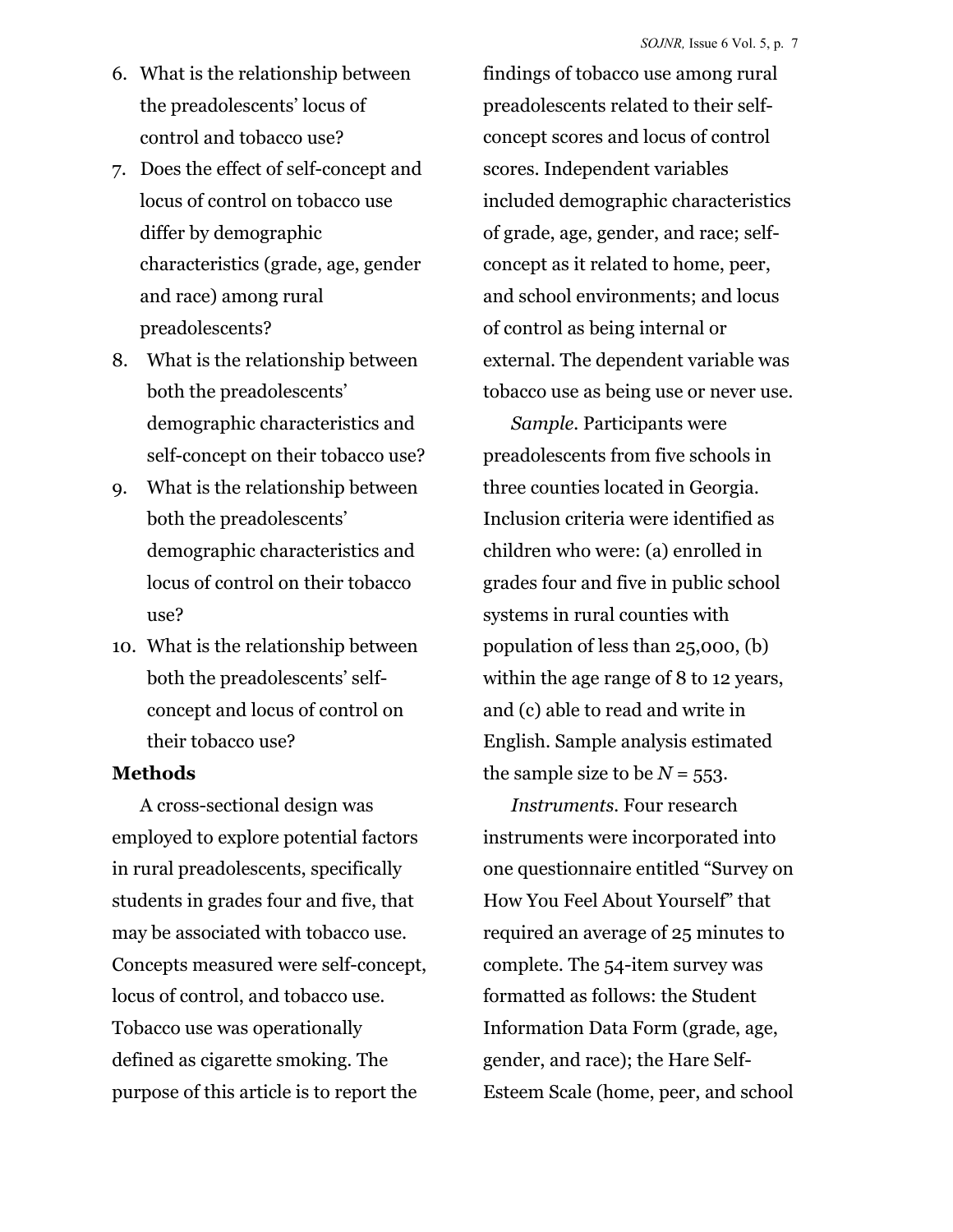self-concept);**15** the Nowicki-Strickland Children's Locus of Control Scale (internal versus external);**33** and the Tobacco Use Self-Report (use or never use).**<sup>34</sup>**

The Nowicki-Strickland Children's Locus of Control Scale had a fourth grade reading level and consisted of 19 items having a Yes/No response. The Hare Scale had a fifth grade reading level. Each self-concept item of the Hare Scale had four responses: strongly disagree, disagree, agree, and strongly agree. Each positively-stated item was scored as (1) for strongly disagree to (4) for strongly agree. Each negatively-stated item was scored as (1) for strongly agree to (4) for strongly disagree. The scores ranged from 10 (lowest self-concept score) to 40 (highest self-concept score) for each subscale of home, school, and peer. The Hare Scale was found to correlate .83 with both the Coopersmith **<sup>35</sup>** and Rosenberg **<sup>27</sup>** selfesteem scales that measured home, school, and peer self-concept attributes.

Cronbach's alpha coefficient was performed on the Hare Self-Esteem Scales and the Nowicki-Strickland Children's Locus of Control Scale to determine their internal reliability.

Reliability coefficients were moderately high to relatively high: .74 for peer self-concept, .79 for school self-concept, and .80 for home selfconcept. The reliability coefficient of .54 for the Locus of Control Scale was low indicating that the items did not measure the construct of locus of control consistently for this sample. A possible reason for a low reliability coefficient may be that each student had a different interpretation of the question item. Another possible reason may be that the level of understanding for this scale was higher than was comprehended by the sample. However, this reliability coefficient was similar in strength to a previous study in which the reliability for this scale was .63. **<sup>33</sup>**

Tobacco use was operationalized to correspond with the Tobacco Use Self-Report**34** instrument as follows:

- 1. I smoke cigarettes daily. (regular use)
- 2. I smoke cigarettes once in a while. (occasional use)
- 3. I used to smoke cigarettes just about everyday, but I do not smoke now. (former use)
- 4. I have smoked cigarettes a few times, but do not use them now. (experimental use)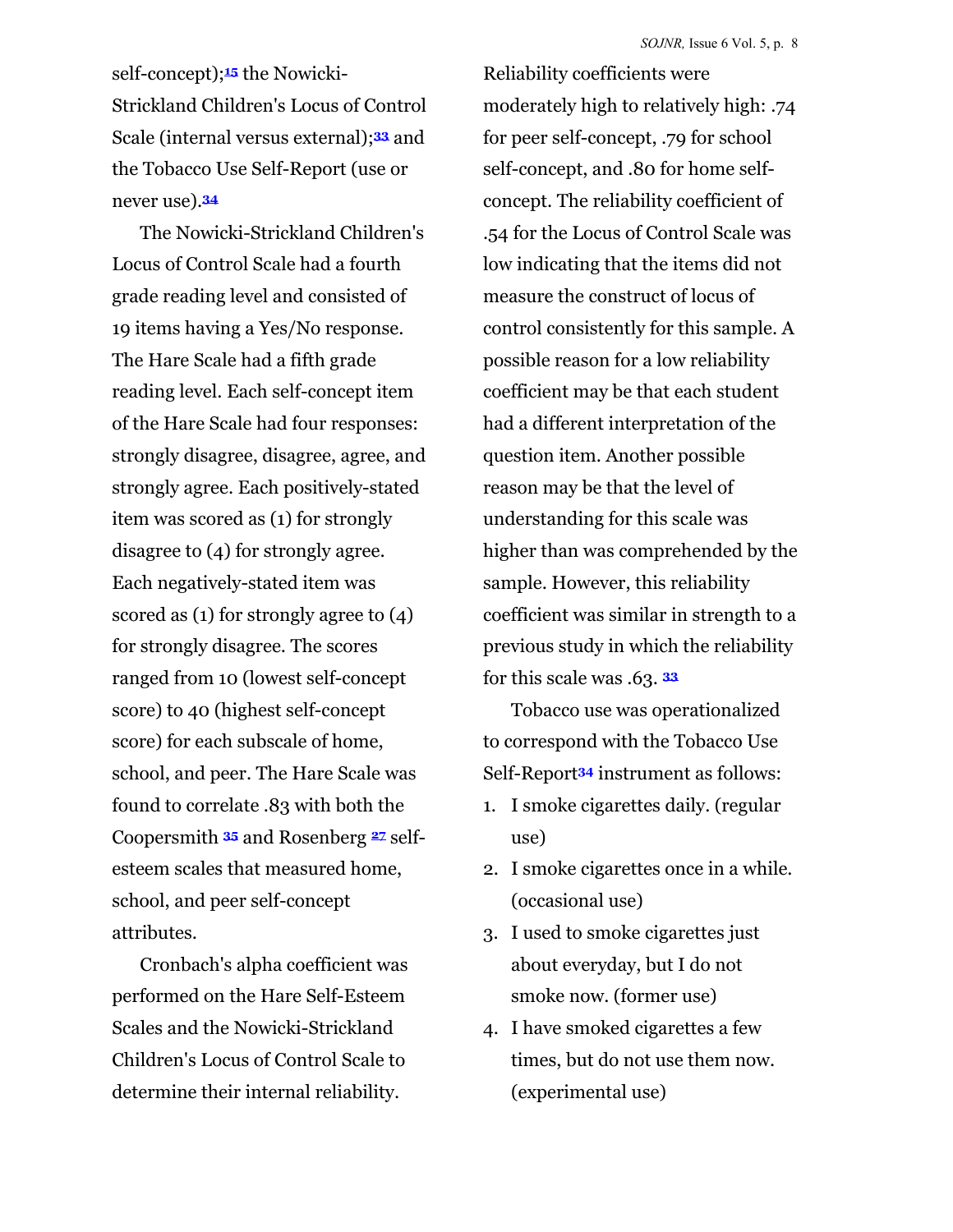5. I have never smoked cigarettes. (never use)

The scoring of this instrument was as follows: (a) Reponses for regular use, occasional use, former use, and experimental use were combined to indicate *use* of tobacco, and (b) only the responses for never use comprised the tobacco *nonuse* group. Tobacco use was collapsed into two categories: use and never use since the frequency of tobacco use for this study was small  $(n = 61, 9.2\%).$ 

*Procedure.* Approval was received from the Institutional Review Board at the Medical College of Georgia. The superintendents and principals of participating elementary schools granted permission to conduct the study in their schools. A projected sample of  $N = 1,200$  students was estimated to give a 50% response rate of 600 students, which would approximate the desired sample size for this study. Approximately 1,235 students were invited to participate in the study and only  $N = 666$  (53.9%) consented to participate. The number of classrooms chosen to survey in each school (based on a classroom size of 20 students) was in proportion to the student enrollment for each school in comparison with the total

student population of 1,663 fourth and fifth graders. Although attempts were made at randomly selecting classrooms (as the unit of analysis), this was accomplished for only 3 of the 5 schools. In the other two schools, all fourth and fifth grade classrooms were invited to participate in the study at the request of the principals.

Prior to data collection, the primary investigator explained the study to participating students in grades four and five using a script as a guide for consistency in content delivery. Parent or guardian informed consent and child assent forms were distributed to the students to take home. At the end of the same week, the survey was administered and data collected for those students who assented and had parent or guardian consent. The students were instructed to circle their best response directly on the survey form. To facilitate visual and auditory learning styles, each survey item was read aloud twice by the principal investigator. No data was linked to any identifying information; therefore, both confidentiality and anonymity were insured.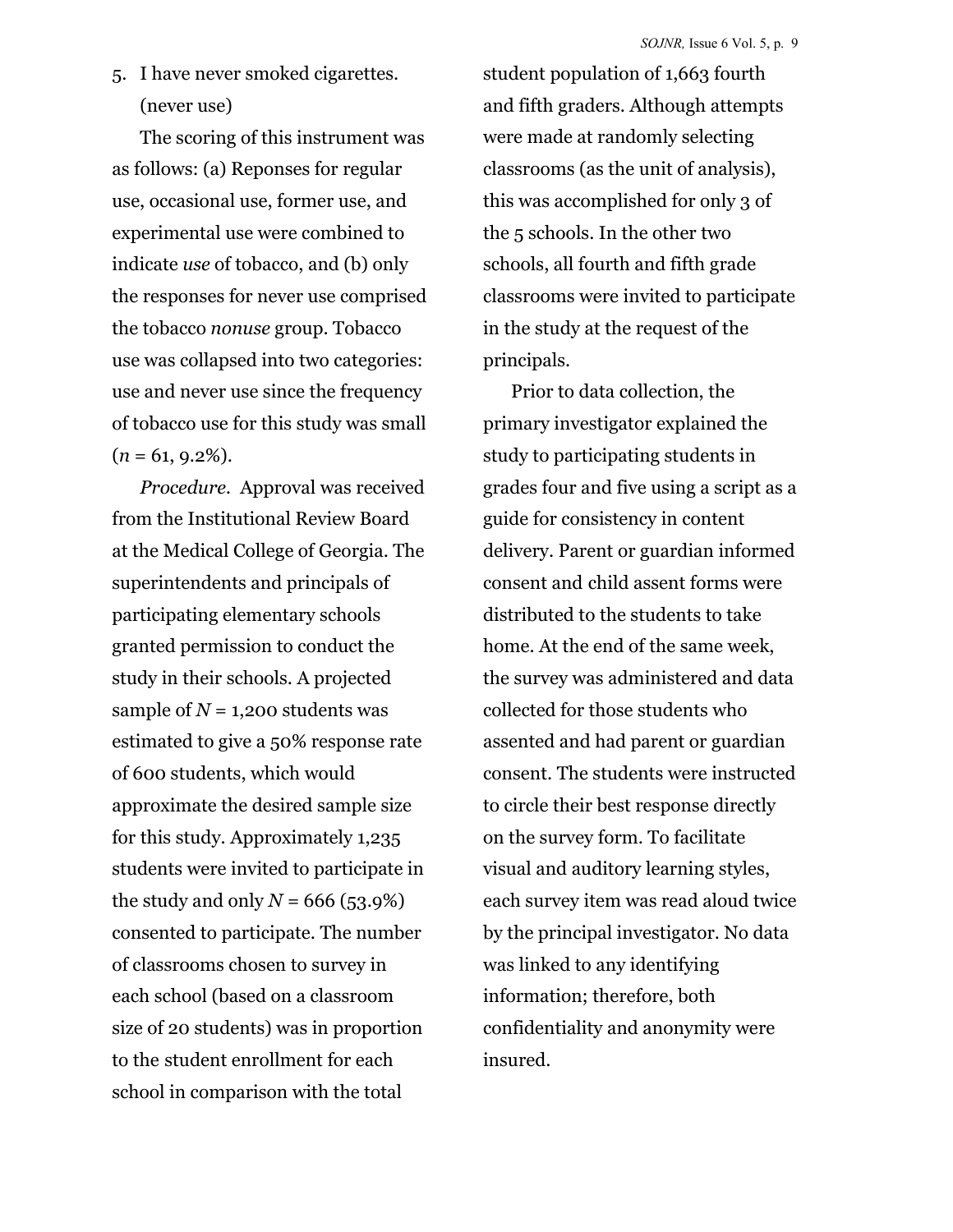*Data Analysis.* Data were analyzed using descriptive statistics, chi-square analyses, *t*-tests, and univariate and multivariate logistic regression.

## **Results**

The students were evenly distributed between grade four and grade five (Table 1). The majority of the students were ages 9 and 10, which was consistent with the ages of students generally enrolled in grades four and five, respectively. There were more girls (57.8%, *n* = 385) than boys participating in the study. The majority of the sample was black

(61.7%, *n* = 411) which was representative of the percentage of total black students enrolled in the five participating schools.

A small group ( $n = 61, 9.2\%$ ) reported tobacco use. Only one participant used tobacco daily. Table 1 shows the distribution of participants by classification of tobacco use. The highest frequency of tobacco use was experimental use  $(n = 47, 7.1\%)$ , which was consistent with data of the national Youth Survey indicating that most adolescents experimented with cigarette smoking.**2**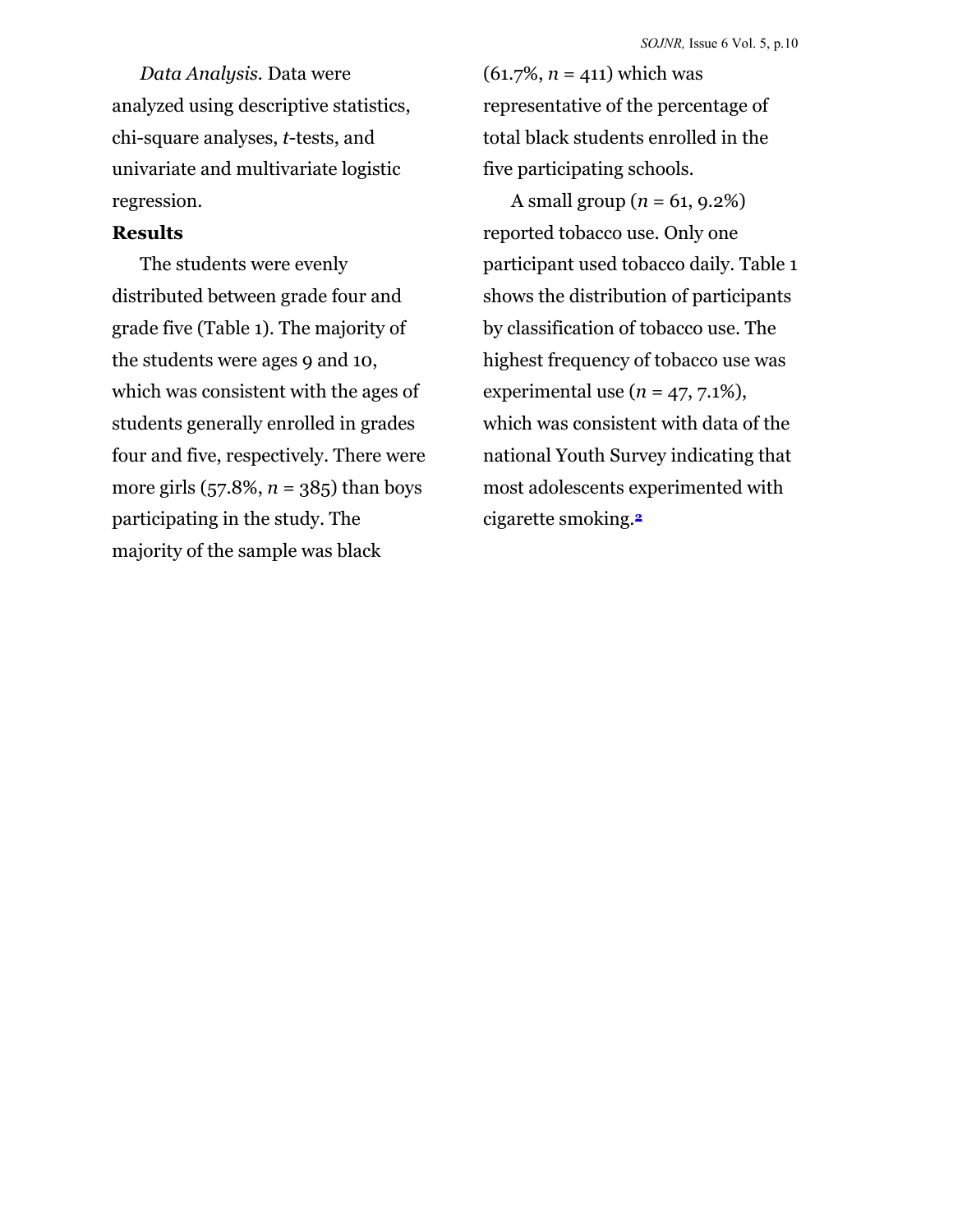| Demographic Characteristic                                   | Frequency (N)            | Percent (%)       |
|--------------------------------------------------------------|--------------------------|-------------------|
| Grade<br>4                                                   | 340                      | 51.0              |
| 5<br>Age                                                     | 326                      | 49.0              |
| 8<br>9                                                       | 1<br>225                 | 0.2<br>33.8       |
| 10<br>11                                                     | 286<br>130               | 42.9<br>19.5      |
| 12                                                           | 24                       | 3.6               |
| Gender<br>Boy                                                | 281                      | 42.2              |
| Girl<br>Race                                                 | 385                      | 57.8              |
| White<br><b>Black</b>                                        | 233<br>411               | 35.0<br>61.7      |
| Other<br><b>Classification of Tobacco Use</b><br>User (9.2%) | 22                       | 3.3               |
| Daily Use<br>Occasional Use<br>Former Use                    | 1<br>6<br>$\overline{7}$ | 0.2<br>0.9<br>1.0 |
| <b>Experimental Use</b><br>Never Use                         | 47<br>605                | 7.1<br>90.8       |

## **Table 1 Description of Participants by Demographic Characteristics and Tobacco Use (***N* **= 666)**

Mean self-concept scores for home, school, and peer were obtained. The sample had the highest mean self-concept score for home  $(M = 33.4)$ , followed by school, (*M* = 30.3), with peer (*M* = 28.5) being last.

The majority of the sample had internal locus of control (58.7%, *n* = 391). The mean internal locus of control score was 10.1, while the

mean external locus of control score was 8.9. A score of 10 or more was needed to identify a preadolescent as internal for items related to internal locus of control, while a score of 10 or more was needed to identify a preadolescent as external for items related to external locus of control. The student was either internal or external according to their responses; however, the degree of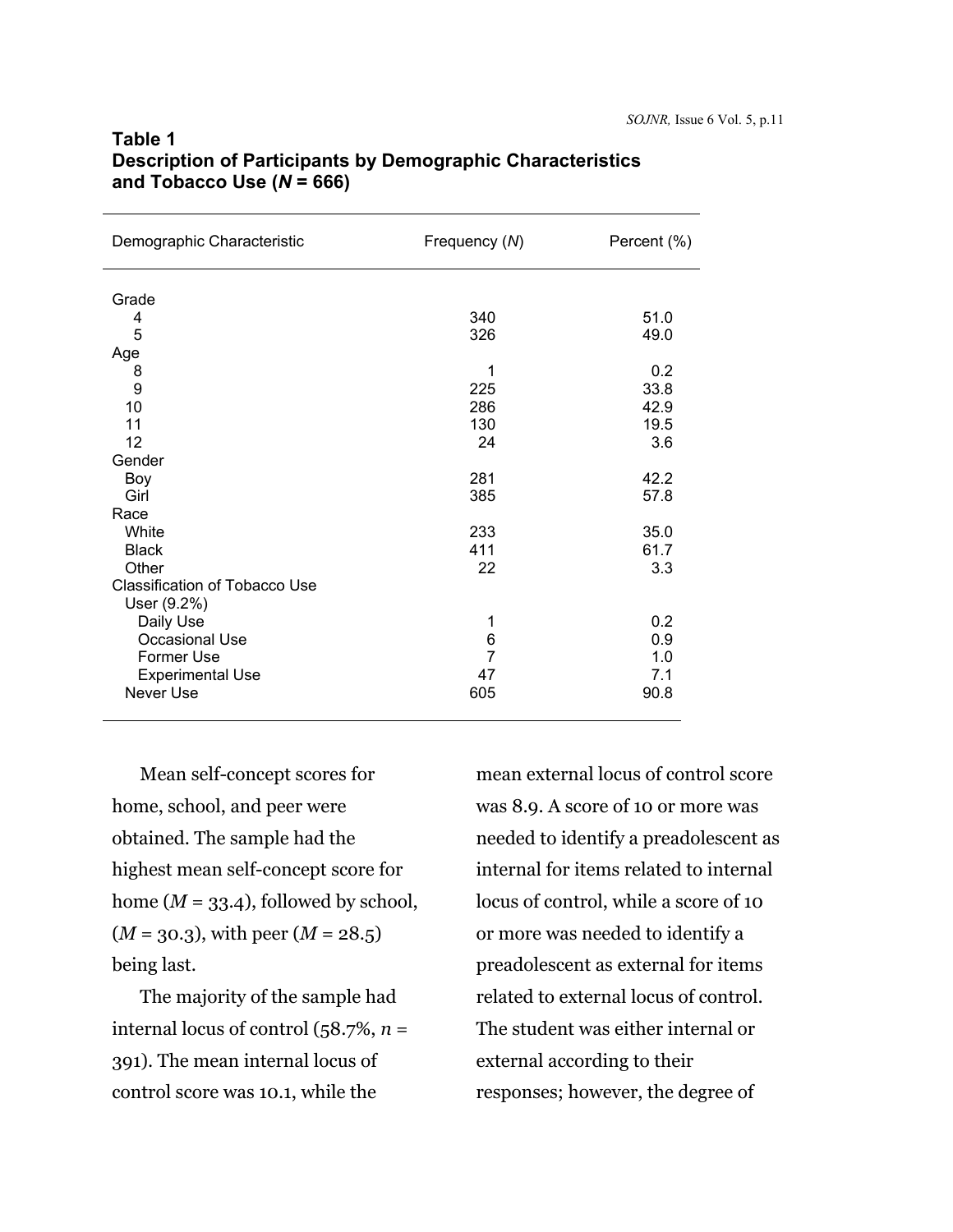internality or externality could not be determined by the mean score.

*T-*tests were used to evaluate the mean for self-concept subgroups for tobacco use and tobacco never use. The mean for *home self-concept* for tobacco use was compared with the mean for *home self-concept* for tobacco never use and was found to be significantly different  $(p = .0002)$ . The study found that tobacco users  $(M = 31.3, SD = 4.6)$  had a lower *home self-concept* score than tobacco never users  $(M = 33.6, SD = 4.6)$ . The mean for *school self-concept* for tobacco use was compared with the mean for *school self-concept* for tobacco never use and was also found to be significantly different (*p* < .0001). The data supported that tobacco users  $(M = 27.6, SD = 6.5)$ had a lower *school self-concept* score than tobacco never users  $(M = 30.5,$  $SD = 5.3$ ). There was no significant difference  $(p = .09)$  when comparing the mean for *peer self-concept* between tobacco users and tobacco never users.

A chi-square test was used to determine if a relationship existed between locus of control and tobacco

use. A significant relationship was found between tobacco use and locus of control  $(p = .0074)$ . The study found that those who used tobacco were more likely to have external locus of control (57.4%) than those who never used tobacco (39.7%).

Results of the univariate and multivariate logistic regression analyses are given in Table 2. In the multivariate model, the study found that those who used tobacco were 2.9 times more likely to be *boys* than those who did not use tobacco (95%  $CI = 1.65, 5.09; p = .0002$ . Those who used tobacco had *lower home self-concept* score (OR = 0.93; 95% CI = 0.88, 0.99; *p* = .03) and *lower school self-concept* score (OR = 0.93; 95% CI = 0.88, 0.98; *p* = .009) than those who did not use tobacco. The odds ratio of tobacco use for external locus of control was significant with univariate logistic regression analysis, but was nonsignificant in the multivariate analyses (Table 2).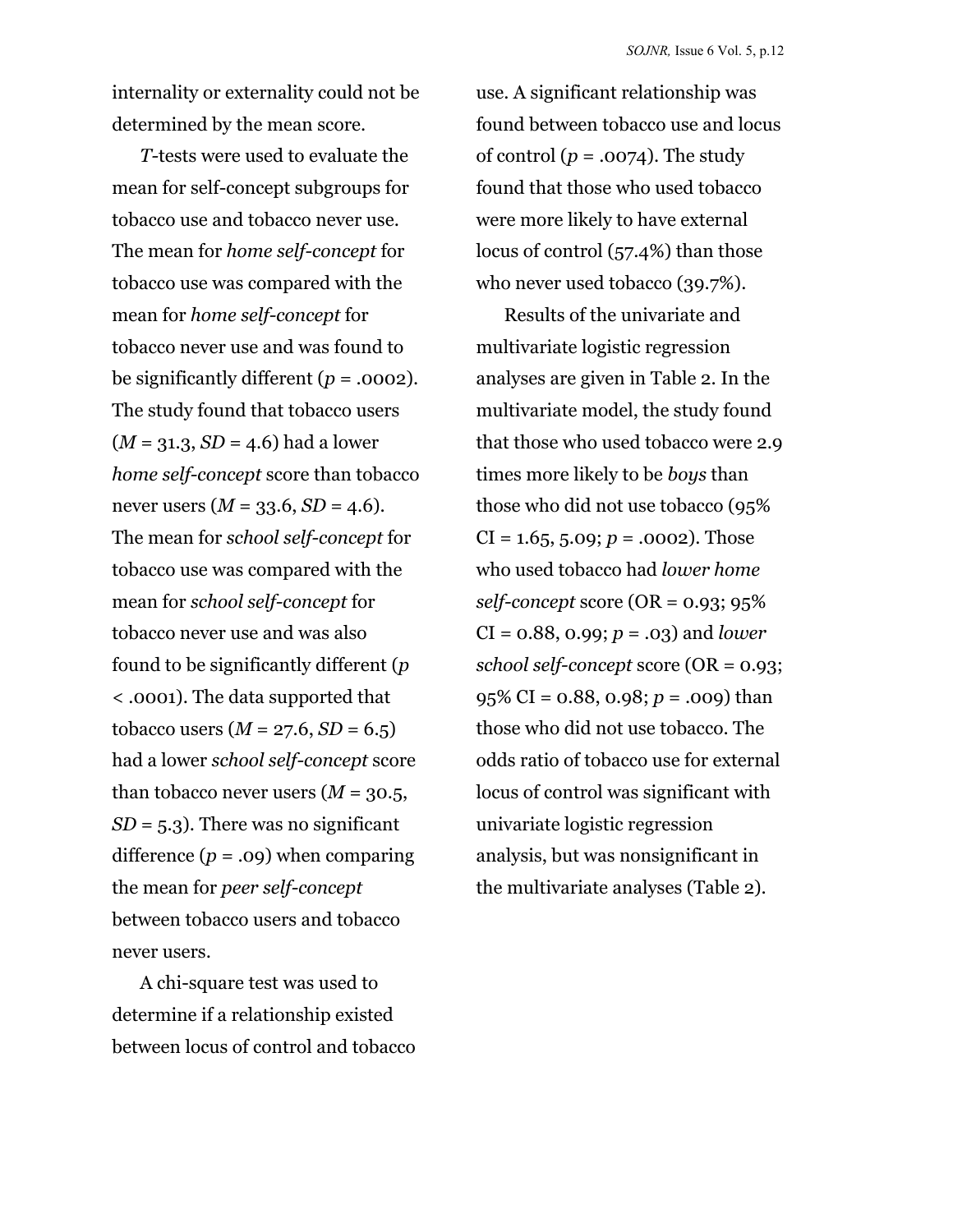| Variable                                                                                 | Odds Ratio           | 95%<br>Confidence Intervals                  | p Value              |
|------------------------------------------------------------------------------------------|----------------------|----------------------------------------------|----------------------|
| Univariate Models<br>Gender                                                              |                      |                                              |                      |
| Boy vs. Girl                                                                             | 2.66                 | (1.54, 4.60)                                 | .0005                |
| Self-Concept                                                                             |                      |                                              |                      |
| Home Self-Concept                                                                        | 0.91                 | (0.86, 0.96)                                 | .0003                |
| School Self-Concept                                                                      | 0.91                 | (0.87, 0.95)                                 | < 0.001              |
| Peer Self-Concept                                                                        | 0.96                 | (0.91, 1.01)                                 | .09                  |
| Locus of Control                                                                         |                      |                                              |                      |
| External vs. Internal                                                                    | 2.05                 | (1.20, 3.49)                                 | .008                 |
| Multivariate Model<br>Gender<br>Boy vs. Girl<br>Home Self-Concept<br>School Self-Concept | 2.90<br>0.93<br>0.93 | (1.65, 5.09)<br>(0.88, 0.99)<br>(0.88, 0.98) | .0002<br>.03<br>.009 |

#### **Table 2 Logistic Regression on Tobacco Use by Gender, Self-Concept, and Locus of Control**

## **Discussion**

The total of the sample who used tobacco was 9.2% (*n* = 61). In previous studies, the percent of children who used tobacco in rural settings ranged from 4.2% to 5%.**10,13,20** The percent of tobacco users in this study was approximately twice that of previous studies. A possible explanation for this difference may be related to the variability in the instruments used to collect data related to tobacco use and in the scoring of these instruments. Previous studies utilized tobacco use surveys that ranged from a simple questionnaire

in which a Yes/No response was given to answering multiple-choice questions in more detailed surveys similar to the Youth Tobacco surveys of CDC. The scoring of various instruments in previous studies were not standardized.**10,13,20** Since the frequency of tobacco use for this study was small, the five categories for tobacco use were collapsed into only two categories: *use* (as ever use or current use) and *never use*. A second possible explanation for the increased frequency of tobacco use may be related to the fact that tobacco is one of the major agricultural products grown in this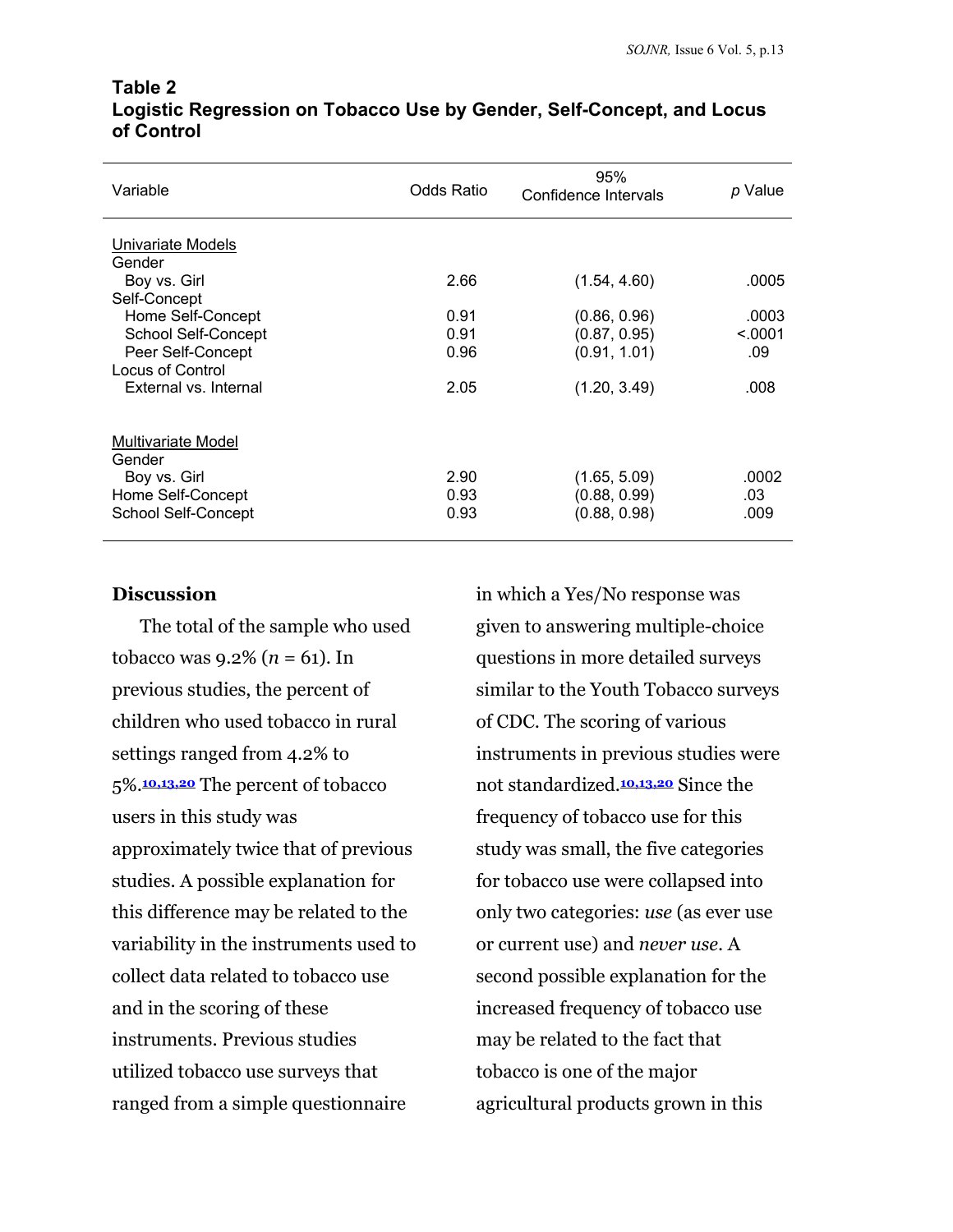southeastern state.**36** Historically, entertainment activities for youths are limited in rural settings as compared to those in urban areas. Coupling limited activities with easier access to tobacco, it is not surprising that tobacco use is higher than the norm in this rural southeastern state.

The study found that tobacco use was more prevalent among boys than among girls *(*OR = 2.9, *p* = .0002). This finding was consistent with previous studies conducted by the Centers for Disease Control in which middle school boys were 1.4 times more likely to use tobacco than were girls in the same age group.**<sup>2</sup>** Although the intent of this study was not to investigate the factors related specifically to gender and tobacco use, a few assumptions may be inferred. One assumption is that boys are more likely to experiment with cigarette smoking than are girls. Another assumption is that boys are more likely to experiment with cigarette smoking at an earlier age than are girls. Traditionally in U.S. culture, there is an expectation that boys will experiment with cigarette smoking more so than will girls. For this reason, boys are more apt to

admit to smoking, whereas girls are more apt to be discreet when asked about smoking.

The study found that tobacco users had lower home self-concept and school self-concept scores than tobacco never users. There was no significant difference when comparing the mean for peer selfconcept between tobacco users and tobacco never users. These findings were consistent with the work of Bonaguro and Bonaguro.**14** Although significant at *p* = .03 and *p* = .009, respectively, both home and school self-concepts had odds ratios of 0.93 indicating that there was only a small relationship between low home and low school self-concepts and tobacco use. The study did not find any significant relationships between the subscales of self-concept and gender related to tobacco use. Further extensive investigation utilizing a more in-depth instrument is needed to evaluate the effect of self-concept and gender on preadolescent tobacco use.

Although a significant relationship was found between tobacco use and locus of control in the univariate analyses, locus of control was not significant in the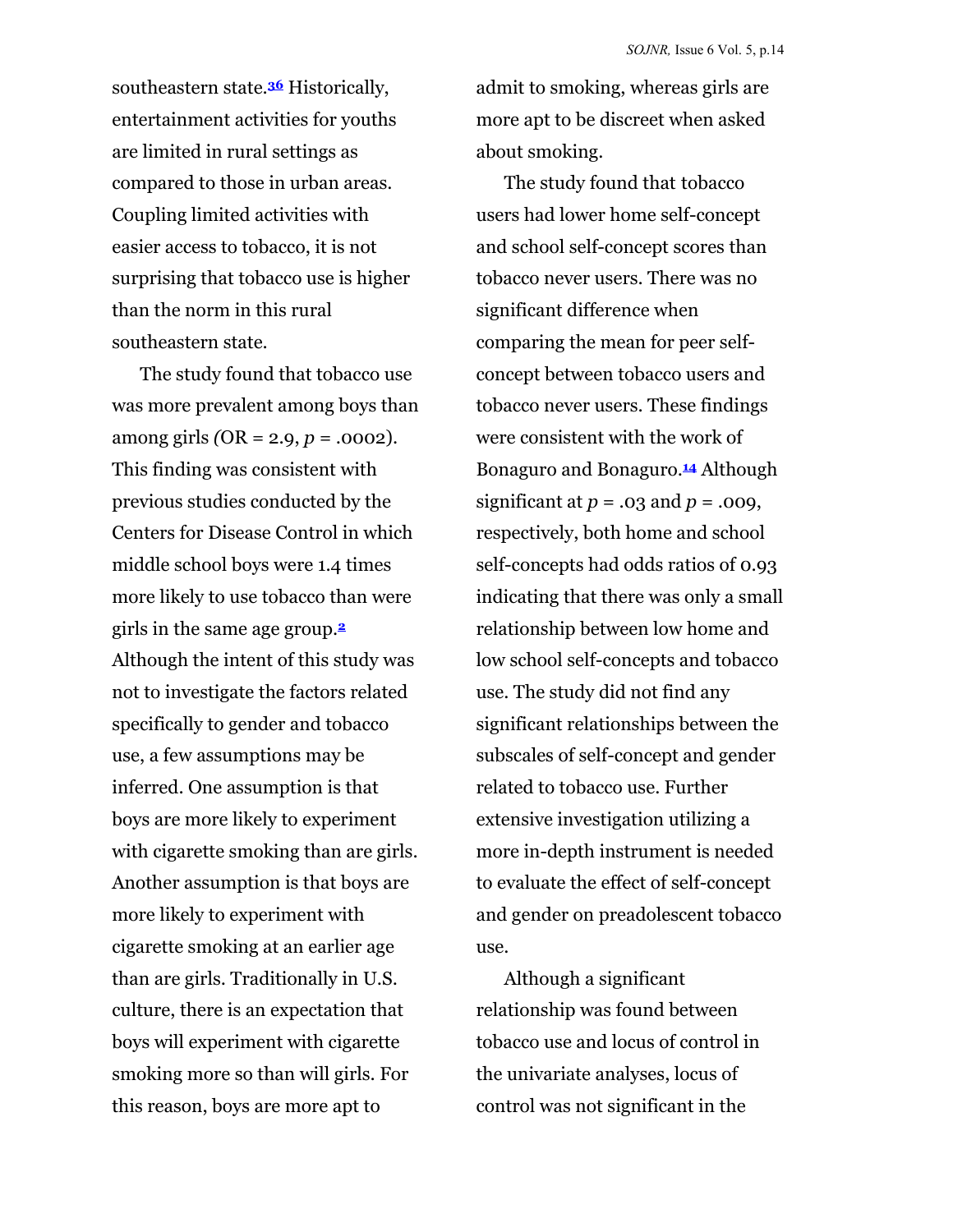multivariate logistic regression analyses. A possible explanation may be that locus of control was not a strong indicator of tobacco use when other variables were factored into the relationship. A larger sample size may be necessary to determine the impact of locus of control on tobacco use for this age group. There was no significant relationship between male gender and locus of control on tobacco use.

A limitation of this study is the inability to generalize findings to all rural counties of this southeastern state due to nonrandomized selection of students. Other limitations relate to research methodology, such as the use of cross-sectional design and selfreport data collection. Possible fear of parental or teacher repercussions may have affected the responses made by students.

Tobacco use studies among rural preadolescents were few in numbers. National youth tobacco surveys tended to focus on urban settings where there were greater concentrations of students in a given school environment.**2** A recommendation for future study would be to conduct a statewide

study on tobacco use in rural communities to investigate the prevalence of tobacco use among rural preadolescents. An even greater endeavor would be to conduct a nationwide study of tobacco use among rural preadolescents with an effort at identifying other contributing factors, such as diet, exercise, health status, and sociodemographic variables that may affect rural as well as urban preadolescents. Another recommendation for future study would be to include the evaluation of alcohol and drug use along with tobacco use when assessing selfconcept for this target population. In addition, a study involving a control group (without drug or tobacco prevention intervention) and an experimental group (participating in a drug, alcohol, and tobacco prevention program) would be recommended as a future study since tobacco use, as a "gateway drug," has been linked to other forms of substance abuse.**<sup>4</sup>**

There are several implications from the study findings. Qualitative studies of preadolescent males may need to be conducted to better understand the factors that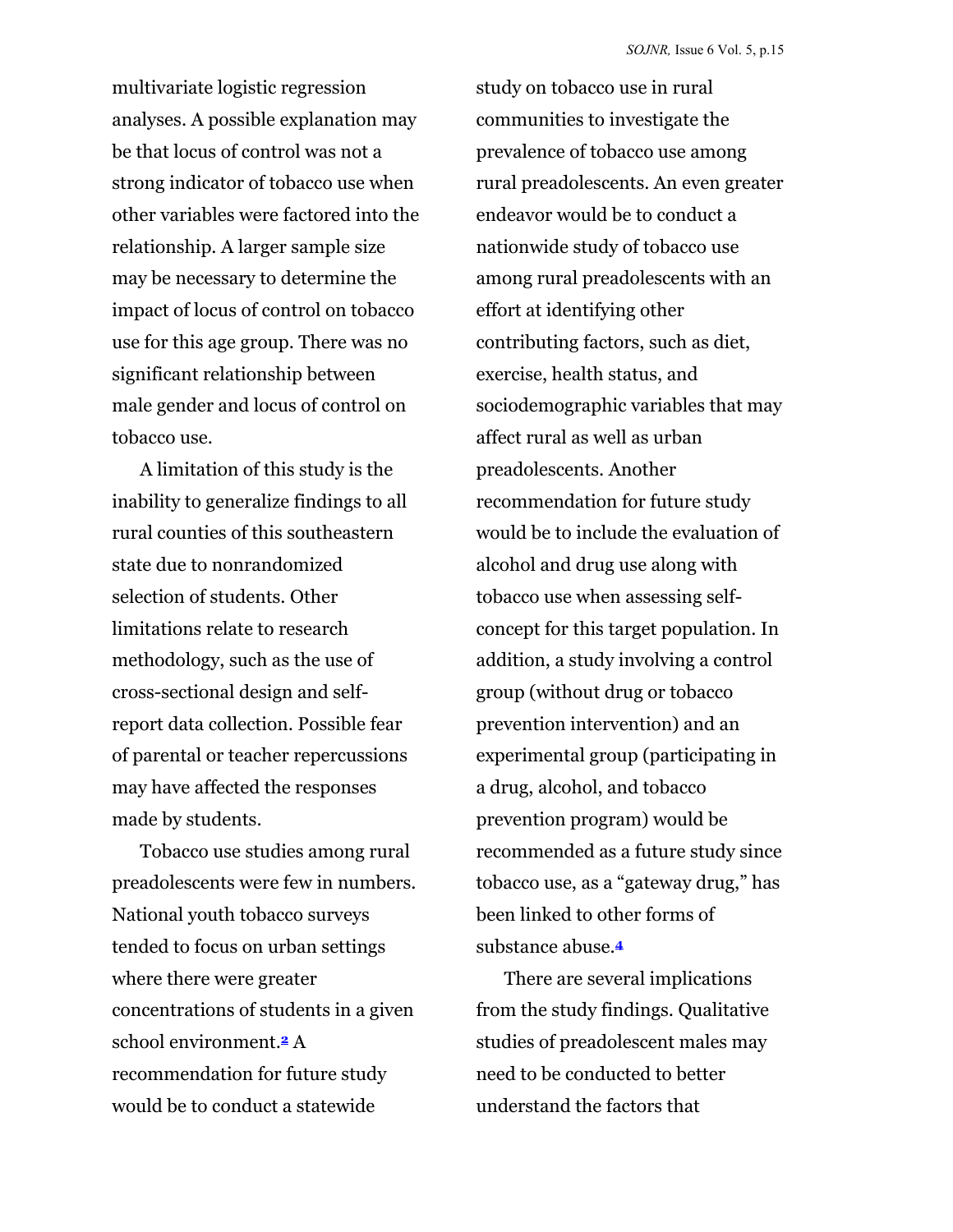contribute to tobacco use. Larger studies and longitudinal studies are justified to investigate other contributing factors involved with tobacco use. In particular, further extensive study is needed to investigate contributing factors, such as family members who smoke or friends who smoke, that may make preadolescent males more vulnerable to smoking in rural settings. Another implication would be the exploration and in-depth understanding of issues related to the experience of growing up for preadolescent males.

The findings of this study were not strong, except for the male gender being significant as a factor in preadolescent tobacco use. In general, the study findings offered two major recommendations for tobacco prevention program development: (a) addressing boys as being at risk for cigarette smoking, and (b) reinforcing self-concept related to home and school in tobacco avoidance decision making. School-based tobacco prevention programs are instrumental in raising awareness among preadolescents of the risks involved with tobacco use. Only when there is a marked decrease in tobacco initiation in America's youth will changes occur in morbidity and mortality related to tobacco use.

## **References**

- 1. Centers for Disease Control and Prevention (CDC). (2004). *Chronic disease prevention: Reducing tobacco use*. Retrieved September 11, 2004, from [http://www.cdc.gov/nccdphp/bb\\_tobacco/](http://www.cdc.gov/nccdphp/bb_tobacco/)
- 2. Centers for Disease Control and Prevention (CDC). (2001). Youth tobacco surveillance—United States, 2000. *Morbidity and Mortality Weekly Report, 50*(SS04), 1-84.
- 3. Centers for Disease Control and Prevention (CDC). (2003). Tobacco use among middle and high school students—United States, 2002. *Morbidity and Mortality Weekly Report, 52*(45), 1096-1098.
- 4. Centers for Disease Control and Prevention (CDC). (1994). Preventing tobacco use among young people: A report of the surgeon general (executive summary). *Morbidity and Mortality Weekly Report, 43*(RR-4), 1-10.
- 5. Frey, M. A., Guthrie, B., Loveland-Cherry, C., Park, P. S., & Foster, C. M. (1997). Risky behavior and risk in adolescents with IDDM. *Journal of Adolescent Health, 20,* 38-45.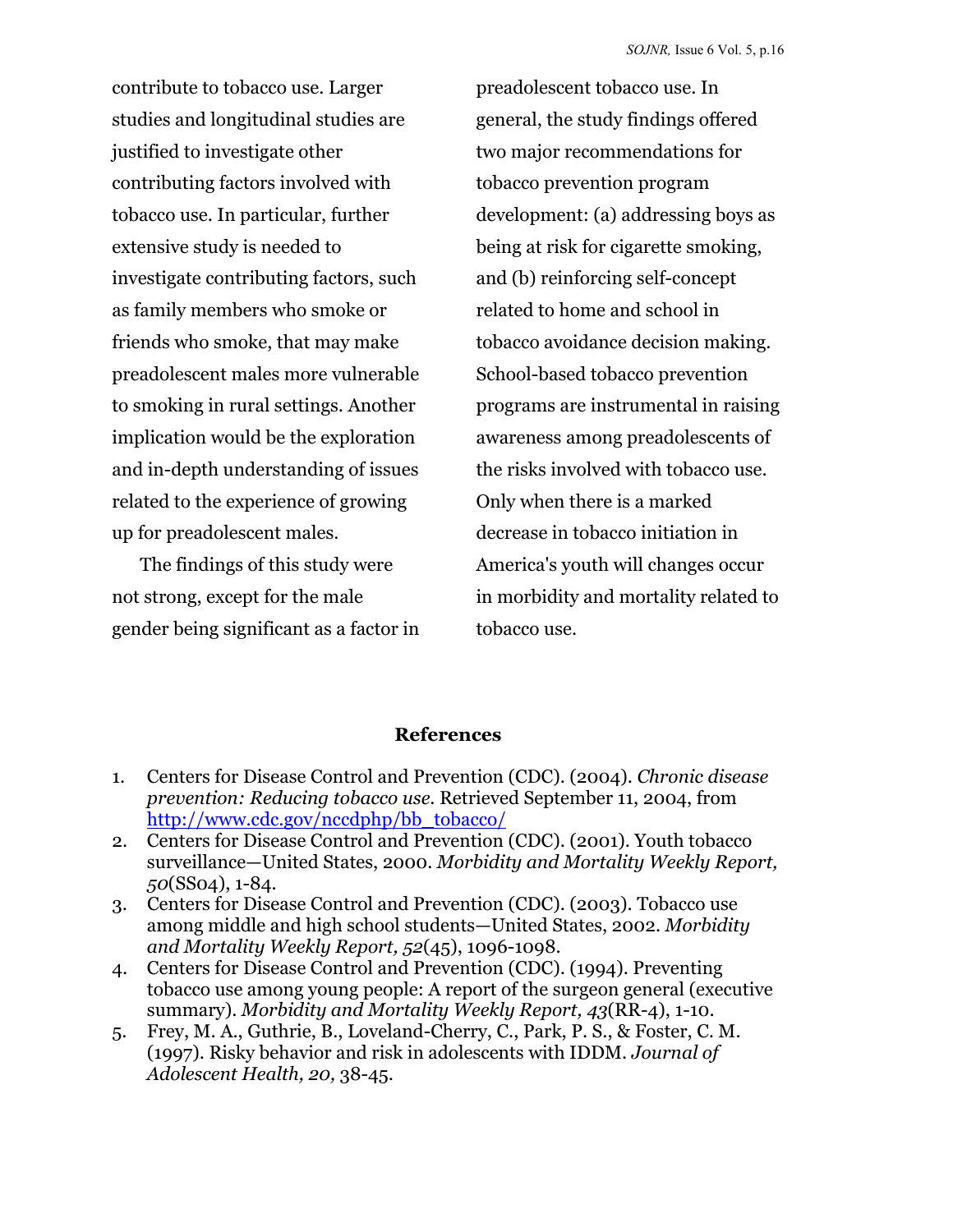- 6. Sussman, S., Dent, C. W., Stacy, A. W., Burton, D., & Flay, B. R. (1994). Psychosocial variables as prospective predictors of violent events among adolescents. *Health Values, 18*(3), 29-40.
- 7. Healthy People. (2004). *Leading health indicators.* Retrieved September 2, 2004, from

[http://www.healthypeople.gov/Document/html/uih/uih\\_4.htm#tobaccouse](http://www.healthypeople.gov/Document/html/uih/uih_4.htm#tobaccouse)

- 8. American Cancer Society (ACS). (2004). *Cancer prevention and early detection facts & figures 2004.* Atlanta: Author.
- 9. American Heart Association (AHA). (2003). H*eart disease and stroke statistics--2004 update.* Dallas: Author.
- 10. Sarvela, P. D., Monge, E. A., Shannon, D. V., & Nawrot, R. (1999). Age of first use of cigarettes among rural and small town elementary school children in Illinois. *Journal of School Health, 69*(10), 398-402.
- 11. Georgia Department of Human Resources (GDHR). (1999). *Georgia youth tobacco survey: Summary report 1999.* Atlanta: Author.
- 12. Burt, R. D., Dinh, K. T., Peterson, A. V., & Sarason, I. G. (2000). Predicting adolescent smoking: A prospective study of personality variables. *Preventive Medicine, 30,* 115-125.
- 13. Harrell, J. S., Bangdiwala, S. I., Deng, S., Webb, J. P., & Bradley, C. (1998). Smoking initiation in youth: The roles of gender, race, socioeconomics, and developmental status. *Journal of Adolescent Health, 23*(5), 271-279.
- 14. Bonaguro, J. A., & Bonaguro, E. W. (1987). Self-concept, stress symptomatology, and tobacco use. *Journal of School Health, 57*(2), 56-58.
- 15. Hare, B. R. (1975). The relationship of social background to the dimensions of self-concept (Doctoral Dissertation, The University of Chicago, 1975). *Dissertation Abstracts International, 35(9-6),* 2935.
- 16. Piers, E. V. (1984). *Piers-Harris children's self-concept scale: Revised manual.* Los Angeles: Western Psychological Services.
- 17. Pope, A. W., McHale, S. M., & Craighead, W. E. (1988). *Self-esteem enhancement with children and adolescents.* New York: Pergamon Press.
- 18. Schroeder, B. A. (1992). *Human growth and development.* St. Paul, MN: West Publishing.
- 19. Jackson, C., Henriksen, L., Dickinson, D., & Levine, D. W. (1997). The early use of alcohol and tobacco: Its relation to children's competence and parents' behavior. *American Journal of Public Health, 87*(3), 359-364.
- 20. McMurray, R. G., Harrell, J. S., Bangdiwala, S. I., & Deng, S. (1999). Cardiovascular disease risk factors and obesity of rural and urban elementary school children. *Journal of Rural Health, 15*(4), 365-374.
- 21. Beane, J. A., & Lipka, R. P. (1984). *Self-concept, self-esteem and the curriculum.* Newton, MA: Allyn and Bacon.
- 22. Burns, R. B. (1982). *Self-concept development and education.* London: Holt, Rinehart & Winston.
- 23. Flavell, J. (1985). *Cognitive development.* Englewood Cliffs, NJ: Prentice-Hall.
- 24. Hamachek, D. E. (1978). *Encounters with the self* (2nd ed.). New York: Holt, Rinehart, and Winston.
- 25. Hansen, J. C., & Maynard, P. E. (1973). *Youth: Self-concept and behavior.* Columbus, OH: Charles E. Merrill.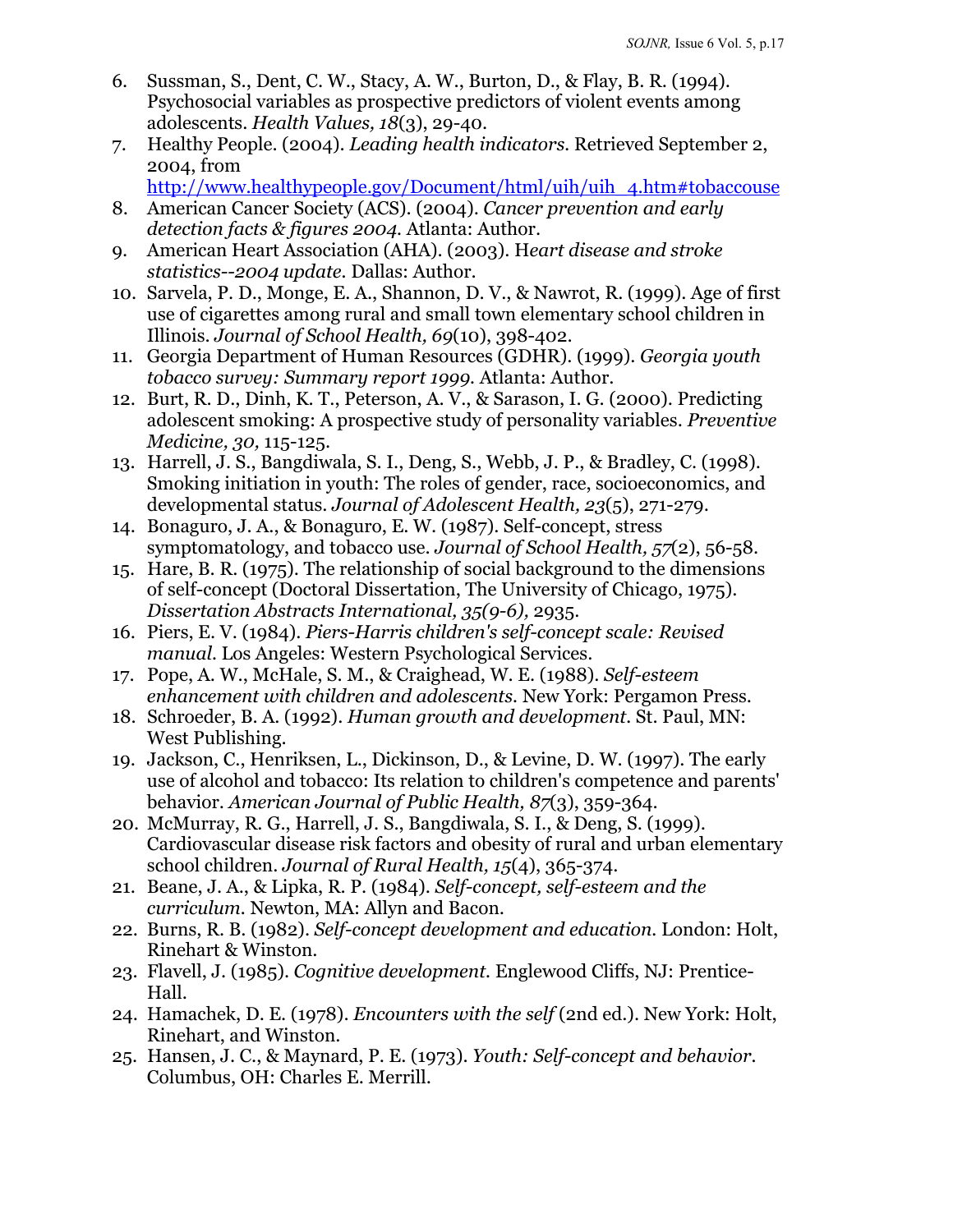- 26. Harter, S. (1983). Developmental perspectives on the self-system. In E. M. Hetherington (Ed.), *Handbook of child psychology: Socialization personality and social development: Vol. 4.* New York: Wiley.
- 27. Rosenberg, M. (1979). *Conceiving the self.* New York: Basic Books.
- 28. Shavelson, R. J., & Bolus, R. (1981). *Self-concept: The interplay of theory and methods.* Santa Monica, CA: Rand.
- 29. Wylie, R. C. (1974). *The self-concept: A review of methodological considerations and measuring instruments.* Lincoln, NE: Buros Institute of Mental Measurements.
- 30. Rotter, J. B. (1954). *Social learning and clinical psychology.* Englewood Cliffs, NJ: Prentice-Hall.
- 31. Rotter, J. B. (1966). Generalized expectancies for internal versus external control of reinforcement. *Psychological Monographs, 80,* (Whole No. 609), 1-28.
- 32. Overbay, J. D., & Purath, J. (1997). Self-concept and health status in elementary-school-aged children. *Issues in Comprehensive Pediatric Nursing, 20*(2), 89-101.
- 33. Nowicki, S., Jr., & Strickland, B. R. (1973). A locus of control scale for children. *Journal of Consulting and Clinical Psychology, 40,* 148-154.
- 34. Pederson, L., Baskerville, J., Lefcoe, N. (1981). Multivariable prediction of cigarette smoking among children in grades six, seven, and eight. *Journal of Drug Education, 11*(3), 191-203.
- 35. Coopersmith, S. (1967). *The antecedents of self-esteem.* San Francisco: Freeman.
- 36. The University of Georgia. (2004). *The Georgia statistics system: Cross sectional analysis.* Retrieved September 22, 2004, from <http://www.georgiastats.uga.edu/crossection03.html>

## **Acknowledgement**

*Support for this project was received from Georgia Southern University and the Medical College of Georgia. Special thanks to Dr. Betsy Pless, Dr. Robert Topp, Dr. Gerald Bennett, Dr. Sheila Bunting, Dr. June Alberto, Dr. Jean Bartels, and Mr. James C. Smith.*